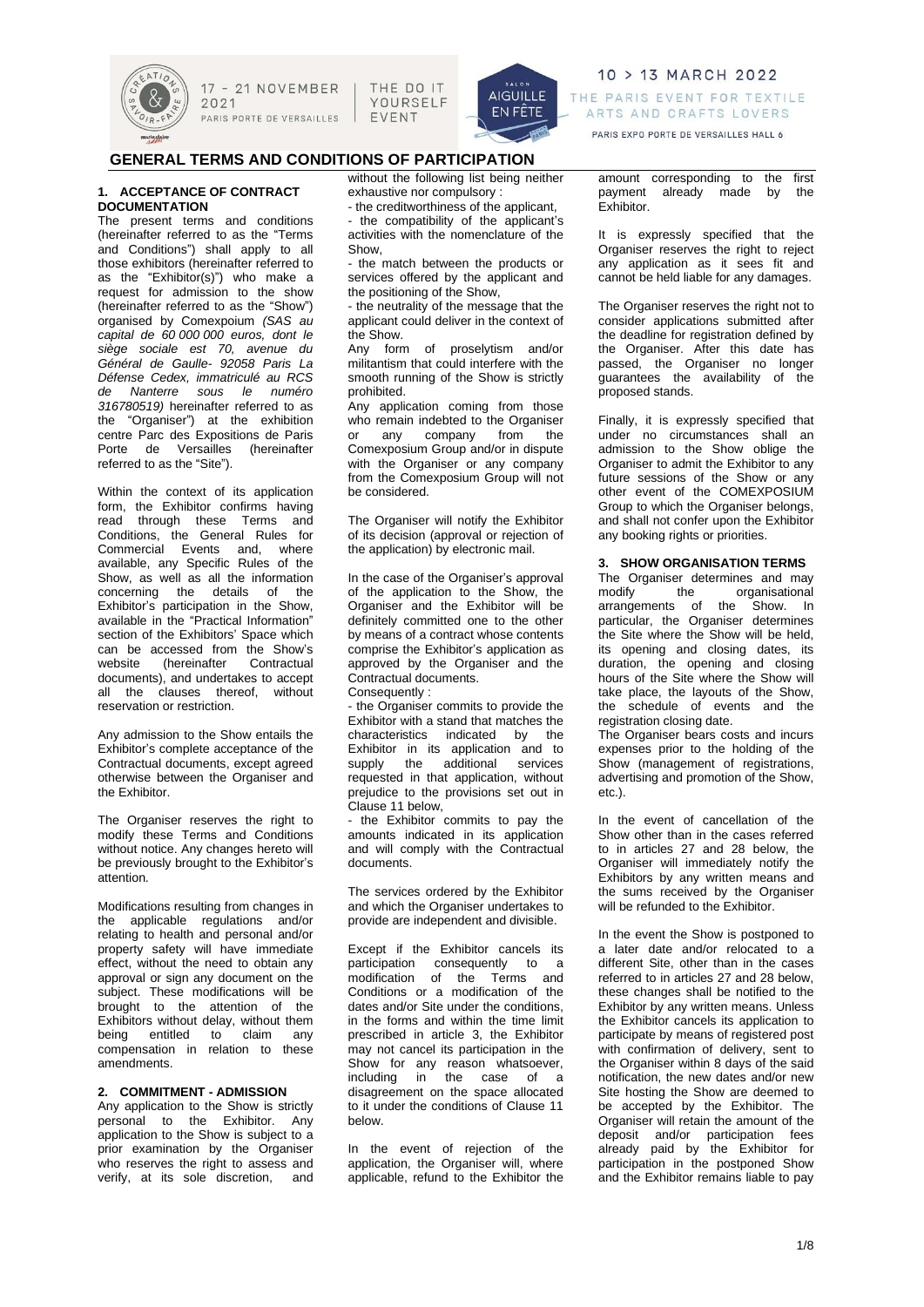

the full amount due in respect of his participation in the postponed Show in accordance with the payment terms as amended *mutatis mutandis*.

In the event of a modification of these Terms and Conditions which would not have immediate effect as set out in article 1, the Exhibitor will be notified of this change by any written means. Unless the Exhibitor cancels its application to participate by means of registered post with confirmation of delivery, sent to the Organiser within 8 days of the said notification, the Exhibitor will be considered as having accepted the amended version of the Terms and Conditions.

The Parties expressly agree that only substantial modifications concerning articles 1, 2, 3, 5, 9, 27 and 28 of these Terms and Conditions give the Exhibitor the right to cancel its participation in the Show within the following 8-day period, it being specified that modifications concerning the duration of the Show and/or the procedures for opening and closing the Site do not give the Exhibitor the right to withdraw his request to participate.

### **4. INVOICING TERMS**

All prices stated on the Organiser's documentation and on the Show's website are expressed in euros exclusive of taxes. In accordance with the legislative and regulatory requirements that apply to these services, the value added tax at the current applicable rate will be added.

### **5. PAYMENT TERMS**

Payment of contractually due amounts shall be made as they fall due and in the following manner:

- the first instalment (deposit): shall be paid with the application form sent by post or when the Exhibitor submits its online application, by cheque or bank transfer or, when the application is submitted online, by debit card or at any other date fixed by the Organiser and stated in the application form,

- the second instalment (deposit): at the date fixed by the Organiser and stated in the application form ;

- the balance shall be paid no later than fifteen (15) days after the date of issue of the balancing invoice, by cheque or bank transfer. No discounts are available for early payment or payments on account.

Registrations occurring less than thirty (30) days before the opening of the Show must be paid in full by the Exhibitor no more than eight (8) days after the date on which the corresponding invoice was sent to the Exhibitor.

That time frame will be reduced to two (2) days if the Exhibitor registers fewer

THE DO IT YOURSELF EVENT



than eight (8) days before the Show opens, and in all instances, payment must be received by the Organiser at least two (2) days before the Show opens.

All requests for an equipped stand submitted after registration shall be payable in full at the time of request.

All amounts should be made payable to the Organiser and must be in euros.

### **6. SECURE PAYMENT AND PROOF OF TRANSACTION FOR ONLINE APPLICATIONS**

The Show website is protected by a secure payment system. The Organiser has adopted the ATOS SSL encryption procedure, which encodes and protects confidential information.

Unless proven otherwise, data recorded by the Organiser shall constitute proof of all dealings between the Organiser and the Exhibitor. Data recorded by the payment system constitutes proof of the financial transactions.

# **7. LATE AND MISSED PAYMENTS**

Any amounts that remain outstanding after the invoice payment date, will result in the automatic application of late payment interest equal to three times the statutory interest rate, starting from the day following the invoice due date.

If the payment deadlines set out in Clause 5 "Payment Terms" above are not respected, a fixed fee of €40 for debt recovery fees shall be charged by the Organiser in addition to the late payment penalties referred to above (Art. L-441-3, L441- 6 and D445-5 of the French Commercial Code). This fixed fee does not preclude any other fees incurred by the Organiser in recovering unpaid invoices.

Once a stand location has been allocated to an Exhibitor, the balance must be paid before the date stated on the invoice.

Stands will only be made available to Exhibitors once full payment has been received.

#### **8. VAT**

Exhibitors from outside France can obtain a VAT refund as follows:

**\* For companies from European Union member countries:**

• Submit the refund request via the appropriate online State portal where the Exhibitor is registered in accordance with the provisions of Directive 2008/9/CE of 12 February 2008. In France, this is the fiscal portal at www.impot.gouv.fr.

• A digital copy of the original invoices for all sums over €1,000 excl. tax must be submitted with the online refund request.

# 10 > 13 MARCH 2022 THE PARIS EVENT FOR TEXTILE ARTS AND CRAFTS LOVERS

PARIS EXPO PORTE DE VERSAILLES HALL 6

The refund request must be submitted by 30 September of the calendar year that follows the refund period.

# **\* For companies from countries outside the European Union:**

The Exhibitors concerned must appoint a tax representative in France to carry out all tax formalities.

### **9. TERMINATION CLAUSE – PENALTY CLAUSE**

**9.1** If the Exhibitor fails to pay any of the amounts it owes by the due date regardless of the reason, the contract binding it to the Organiser will be terminated seven (7) days after the Organiser has sent a formal notice expressly stating the terms of this Clause 9.1 to the Exhibitor by any written means , when the breach remains unresolved.

If the Exhibitor expresses the intention of cancelling its participation to the Show, regardless of the reason, the<br>Organiser may implement this Organiser may implement this termination clause by sending it a<br>formal notice to abandon the formal notice to abandon the<br>cancellation and confirm its cancellation and confirm its participation within seven (7) days.

That period of seven (7) days will begin on the date of the formal notice's notification to the Exhibitor.

The contract will automatically be terminated upon expiration of the above time frame, without the need for the Organiser to have the termination recorded by the courts, and the Organiser will immediately be free to dispose of the space allocated to the **Exhibitor** 

In the event of termination of the contract in application of this clause, the Exhibitor remains liable to pay the Organiser the full price of its<br>participation in the Show. participation in the Show. Consequently, the amounts previously paid will definitively remain the property of the Organiser and any outstanding amounts will immediately fall due.

**9.2** As an exception to the above, the contract between the Exhibitor and the<br>Organiser will immediately be immediately be terminated as of right and without formal notice:

- if the Exhibitor does not occupy its stand by the day before the Show opens to the public, regardless of the reason,
- in the event of the Exhibitor's registration less than thirty (30) days before the Show opens, if the payment stipulated in Clause 5 of these Terms and Conditions is not made within the time frame set out in the said clause (either eight (8) days or two (2) after the invoice was sent and, in any case, at least two (2) days before the Show opens), regardless of the reason.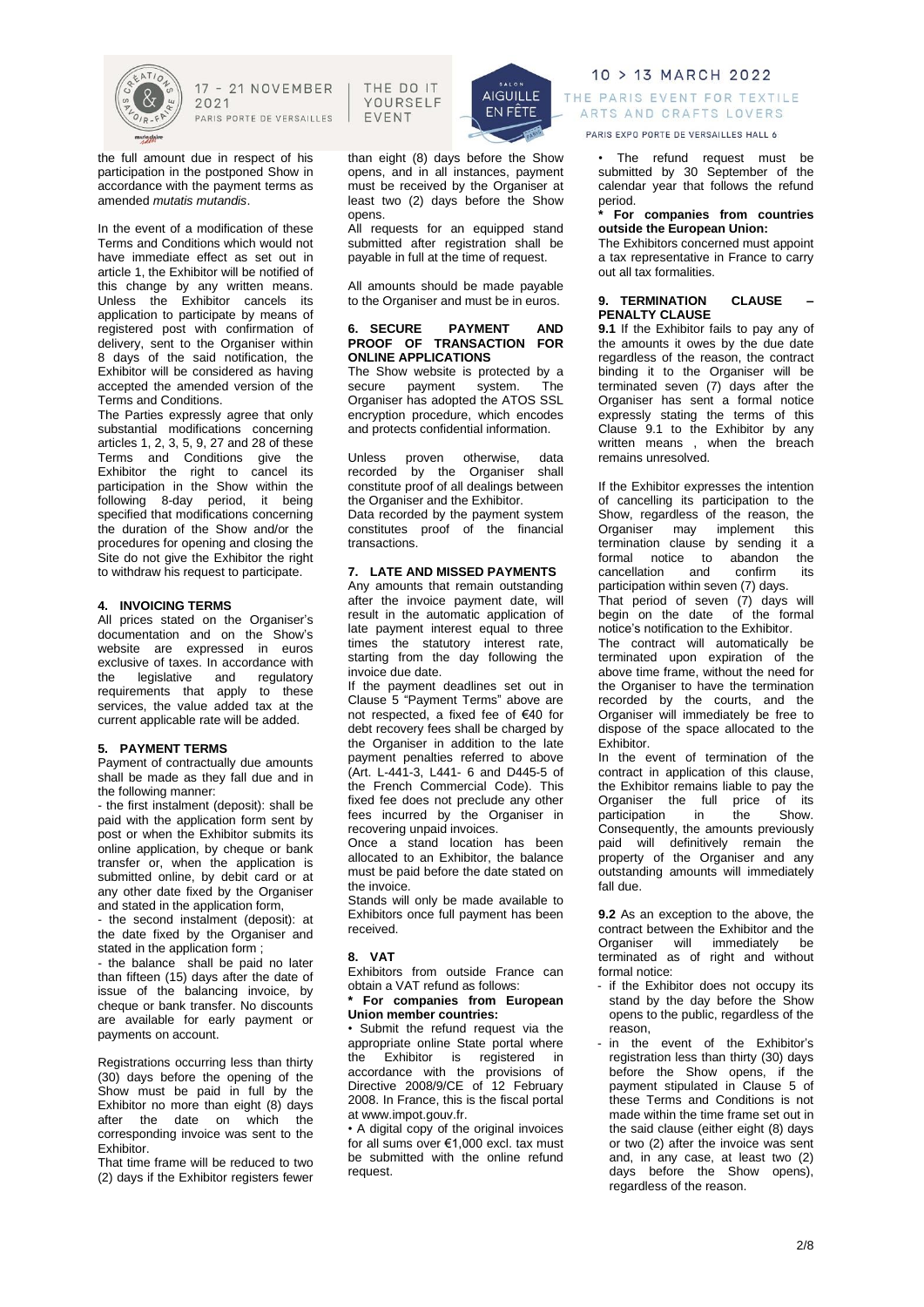

In the cases mentioned in article 9.2, the consequences of termination will be the same as those provided by article 9.1.

#### **10. INSURANCE 10.1. Civil liability:**

The Organiser will not be responsible for any damage that the Exhibitor might cause to third parties, including the manager or the owner of the Site hosting the Show.

Consequently, the Exhibitor will, at least ten (10) days before the scheduled Show set-up date, take out insurance contracts with insurance companies certified to perform insurance transactions in France, covering the financial consequences of any liability that may be incumbent upon it for reasons of bodily harm or material or immaterial damage caused to third parties, including the manager and the owner of the Site, as a result of its activity during its participation in the Show (including during the set-up and break-down periods).

At the Organiser's first request, the Exhibitor will supply the corresponding current certificate from its insurer, stating the policies taken out, their total sums and their period of validity. Failing this, the Organiser reserves the right to refuse the Exhibitor's access to the Show, without compensation.

# **10.2. Tenant risk and the Exhibitor's property**

Furthermore, the Organiser will not be responsible for:

 $\triangleright$  property damage caused to the Site's manager and/or owner, affecting personal or real property, in the event of the occurrence of any of the following events: fire, lightning, explosion, water damage, terrorist attack or natural catastrophe.

 $\triangleright$  damage caused to property owned by the Exhibitor or placed in its care.

Consequently, in order to meet the<br>requirements of the company requirements of the company managing the Site, the Organiser will automatically invoice the Exhibitor for the tenant risk / property damage insurance taken out by Comexposium Assurances, under the conditions set out in point 10.3 below.

As applicable, if the Exhibitor can provide proof of its subscription to a tenant risk policy by sending the "certificate of insurance" form to the Organiser at least 10 days before the Show's set-up begins, duly signed and bearing its insurance company's stamp and stating the benefits provided with a minimum of €3,000,000 per claim, the aforementioned tenant risk / property damage insurance will be cancelled and refunded in full, if already paid. By returning that certificate and requesting the

THE DO IT YOURSELF **FVFNT** 



cancellation and, if applicable, the refund of the amount invoiced by the Organiser in the name of tenant risk / property damage insurance, the Exhibitor will no longer receive either form of cover making up the Organiser's insurance policy.

**10.3. Insurance provided by the Organiser:**

# **a) Insurance covering tenant risk and the Exhibitors' property:**

The insurance contract taken out by COMEXPOSIUM ASSURANCES on behalf of the Exhibitors covers both:

➢ property damage caused to the Site's manager and/or owner, affecting personal or real property, in the event of the occurrence of any of the following events: fire, lightning, explosion, water damage, terrorist attack or natural catastrophe, up to €3,000,000 per claim,

damage to the Exhibitor's property.

The amount of cover is specified in the Insurance Rules appended to the application form and is also accessible on the Show website, subject to any changes to the insurance conditions. By taking the insurance, as detailed in the said Insurance Rules, the Exhibitor<br>is taking insurance with is taking insurance COMEXPOSIUM ASSURANCES, who is the subscriber.

# **b) Supplementary insurance cover for the Exhibitor's property:**

The Exhibitor may also submit a request to the Organiser to subscribe to insurance for:

➢ property damage: additional insurance on top of the amounts covered by the principal policy with payment of a premium calculated on the additional capital value,

➢ plasma screens: a specific insurance policy must be taken out.

# **10.4. Waiver of all recourse a) Against the Site manager and/or Site owner company:**

Executing the commitments undertaken by the Organiser towards the Site manager and/or Site owner company the Exhibitor, by the mere fact of its participation, declares that it waives all recourse that it or its insurers may be entitled to make against these companies and their respective insurers for any damage covered by the tenant risk policy and for any direct or indirect losses the latter parties may cause to its property, equipment and fittings as well as any caused to that of its agents, and additionally for any operating losses and/or extra costs regardless of the cause, with the exception of malicious acts.

10 > 13 MARCH 2022 THE PARIS EVENT FOR TEXTILE ARTS AND CRAFTS LOVERS

PARIS EXPO PORTE DE VERSAILLES HALL 6

In addition, the Exhibitor declares it waives all recourse against the Site manager and/or Site owner companies and their respective insurers in the case of one of the following events occurring, with harm caused to the Exhibitor:

 $\geq$  fire damage, theft, water damage, damp or any other situation affecting its own property, with the Exhibitor being required to insure itself against these risks,

➢ abnormal actions by other Site occupants, their staff or suppliers, or visitors,

➢ interruption or inadvertent functioning of the water, gas or electricity supply, the air conditioning or other general system, the suspension or shut-down, even for an extended period, for a reason out of the control of the Site manager and/or Site owner companies of fluid systems including the automatic fire extinguisher network, heating and air conditioning systems, or any one of the equipment items shared by the Site,

 $\triangleright$  contamination of the heating, water or air conditioning networks for a reason out of the control of the Site<br>manager and/or Site owner manager companies,

➢ security measures taken by the Site manager and/or Site owner companies and/or by any government authority, should these cause harm to the Exhibitor.

The Exhibitor undertakes to obtain the same waiver from its insurers.

# **b) Against the Organiser:**

The Exhibitor also declares it waives all recourse that it or its insurers may be entitled to make against the Organiser and its insurers in regard to damage covered by the tenant risk policy and direct or indirect damage its property, equipment and fittings may suffer as well as that of its agents, as well as for any operating losses and/or extra costs regardless of the cause, with the exception of malicious acts.

The Exhibitor undertakes to obtain the same waiver from its insurers.

It is further specified that, on the basis of reciprocity and excepting malicious acts, the Organiser and its insurer waive any claim against the Exhibitor and its insurer for damage affecting any property, equipment and fittings belonging to the Organiser and which the Exhibitor is responsible for. It is further specified that this waiver is not applicable for any loss or damage that may affect the Site's buildings, fittings and equipment owned by the Site manager and/or Site owner company and that has been given into the care of the Exhibitor.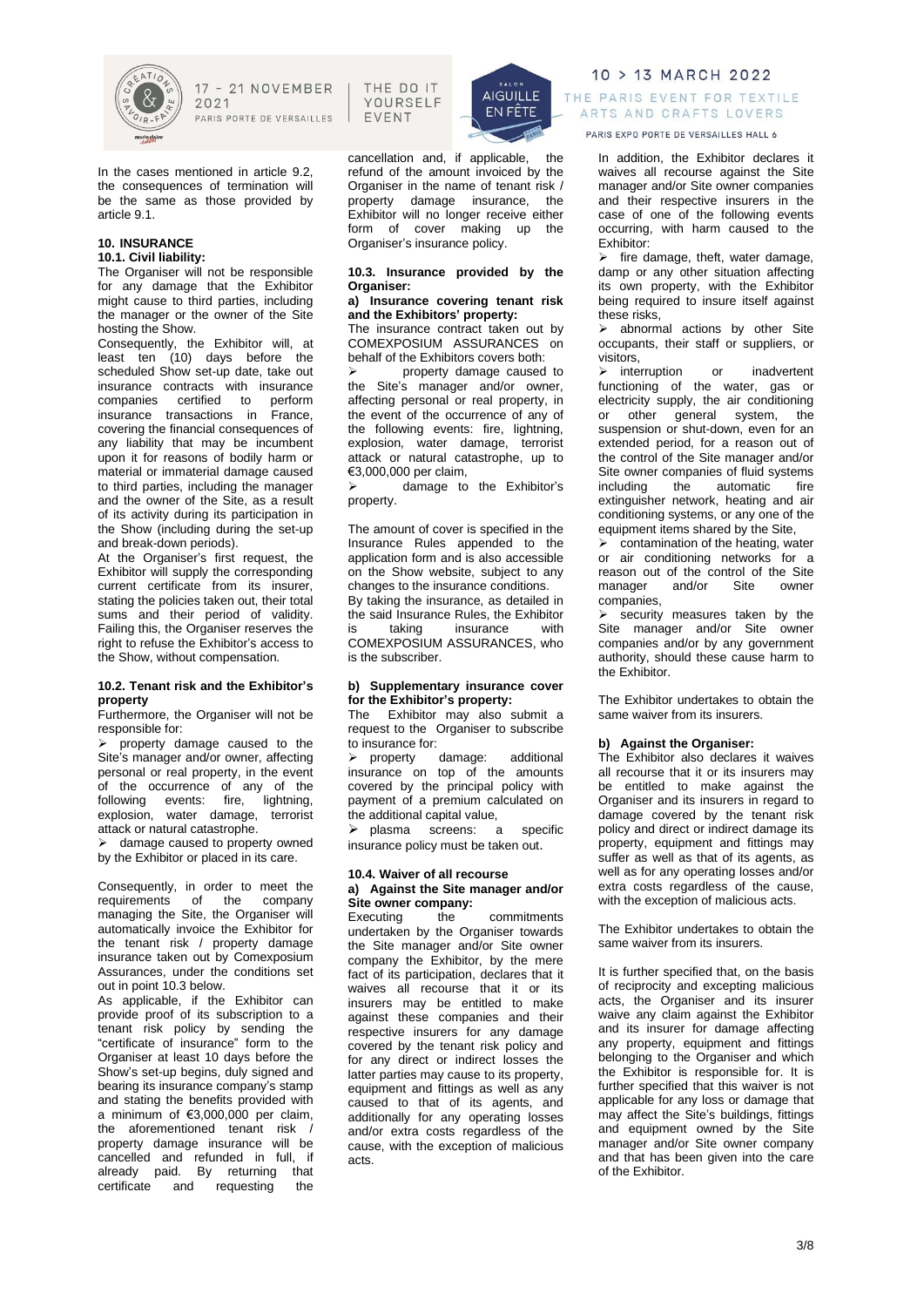

at the Site.

to stand locations.

for, the complaint.

allocated to an Exhibitor. **12. SUBLETTING/SHARED**

**EXHIBITING**

to it.

**11. ALLOCATION OF STANDS** The Organiser will draw up a Show floor plan and allocate stand areas as applications are received, taking into account the Show's different sections. The Organiser will do its best to take into account the wishes expressed by the Exhibitors and the nature of the products exhibited. So as to be able to do this, and taking into account the inherent constraints imposed in the placement of Exhibitors, the Organiser reserves the right to modify the surface area requested by the Exhibitor, up to a maximum of 20%, and to modify the corresponding invoice accordingly. without this giving the Exhibitor the right to cancel its application. The Organiser alone can determine the general arrangement of the Show, as well as the arrangement of the stands

Participation in previous events does not give the Exhibitor any special rights

Any complaints made by an Exhibitor about the allocation of stand areas should be addressed in writing to the Organiser within seven (7) days of receiving of the Show's floor plan. The Organiser will review such complaints if they are supported by detailed documentation that clearly sets out the serious nature of, and/or the reasons

If the Exhibitor has not contacted the Organiser within seven (7) days of sending the features of the Exhibitor's location, the Exhibitor shall be deemed to have accepted the stand allocated

Under no circumstances shall the Organiser be held liable for any consequences arising (disturbances, commercial damages among other things) from the location of a stand

The Exhibitor may not provide advertising services on any media for a company that is not itself an Exhibitor. Furthermore, the Exhibitor is prohibited from assigning or subletting any stand or part of any stand area that it has been allocated without prior written agreement from the Organiser stating its partners (co-exhibitors, corporation represented…). If the Organiser agrees to the latter, the Exhibitor must pay individual registration fees for each of the companies being on its stand. The Exhibitor will ensure that any sublessee on its stand complies with the Contractual documents. The Exhibitor is liable notably for any breach of the Contractual documents committed by any sub-lessee on its stand. Moreover the Exhibitor hereby holds harmless the Organiser against any dispute, claim, charge, judgement and/or miscellaneous disbursements that may

17 - 21 NOVEMBER  $2021$ PARIS PORTE DE VERSAILLES

THE DO IT YOURSELF **FVFNT** 



arise as a consequence of any company present on its stand in relation to their participation in the Show.

# **13. STANDS**

Information regarding the installation, equipment and removal of stands will be available in the Exhibitor's Guide:

### **a) Stand use - compliance with applicable laws and regulations**

Exhibitors are required to be familiar with and comply with all applicable regulations in force at the time of the Show, whether issued by public authorities or by the Organiser, in particular the no-smoking rules that apply to the public areas, the Fire Safety Regulations and the Health and Safety Regulations.

The Fire Safety Regulations and the Health and Safety Regulations will be communicated to Exhibitors in the Exhibitor's Guide.

The Organiser prohibits the operation of any stand that does not comply with these regulations.

The Exhibitor agrees to comply with all laws and regulations that apply to its business and/or the services and businesses that it wishes to develop within the scope of its participation in the Show. To this end, the Exhibitor will lodge all mandatory declarations and obtain the necessary approval and/or accreditation (including for selling and giving away drinks to be consumed on site) so that under no circumstances shall the Organiser have cause to be concerned.

Lastly, the Exhibitor will not cause any discomfort (noise, odour, etc.) to neighbouring Exhibitors or negatively impact the Show's organisation.

# **b) Exclusive services of the stand**

To optimise the safety of people and property during the Show, Exhibitors wishing to order caretaking, cleaning and handling services ratify the preselection and negotiation carried out by the Organiser by authorising it to enter into the service provision agreement(s) in its name and on its behalf. It acknowledges having read the essential conditions of these agreements at the time of registering, and having been informed of the need to refer to the Exhibitor's Guide.

The Organiser's mandate shall end upon conclusion of the service<br>provision agreement (cleaning, provision agreement handling and/or caretaking).

Performance of the contract and its<br>follow-ups shall therefore be follow-ups shall therefore be exclusively managed by the Exhibitor and the service provider, to which it must directly pay the price of the service without COMEXPOSIUM being its agent. Any complaint must therefore be sent to and dealt with directly by the Service Provider. The Organiser shall

10 > 13 MARCH 2022 THE PARIS EVENT FOR TEXTILE ARTS AND CRAFTS LOVERS

PARIS EXPO PORTE DE VERSAILLES HALL 6

### remain third party to this contractual relationship.

In any event, pursuant to this mandate, only the Exhibitor shall be bound to the service provider in question. The Exhibitor may not seek the liability of the Organiser under any circumstances, save for the missions conferred as strictly defined previously

# **c) Damage**

Unless stated otherwise, the stand area, the stand itself and any equipment made available to the Exhibitor by the Organiser shall be deemed to be in good condition.

The leased stand must be returned to the Organiser in a clean condition and cleared of any rubbish. The stand and any equipment provided as stand fittings must be returned to the Organiser in good condition. Any damage caused to the occupied space, the stand, the supplied equipment or the existing infrastructure recorded upon return of the stand will be invoiced to the Exhibitor.

### **d) Stand occupation**

The Exhibitors will occupy their stands no later than the day before the Show opens to the public.

The stand must be continually occupied by the Exhibitor during opening hours of the Show to the public.

# **e) Pass readers**

The pass readers which may be purchased by the Exhibitor give the visitors the possibility to identify themselves on the Exhibitor's stand, so the Organiser may provide to the Exhibitor their following personal data at least: name, surname,company, phone number, email address. This identification process depends on the visitors consent to have their personal data transmitted to the Exhibitor. For that reason, the Organiser does not guarantee the Exhibitor to provide him with a determined amount of data.

The Exhibitor is required to comply with the regulations applicable to the protection of personal data and the<br>sales prospection. Under no prospection. Under no circumstances should the Organiser be liable for the Exhibitor's use of the transmitted personal data for which it is<br>solely responsible. Finally, the solely responsible. Finally, the Exhibitor is informed that the data collected by the pass readers will be used by the Organiser for statistical purposed, stand traffic analyses and interaction with the public.

# **14. PERMITTED PRODUCTS, BRANDS AND SERVICES**

The Exhibitor is prohibited from exhibiting at its stand any products, brands and services other than those listed on its application form.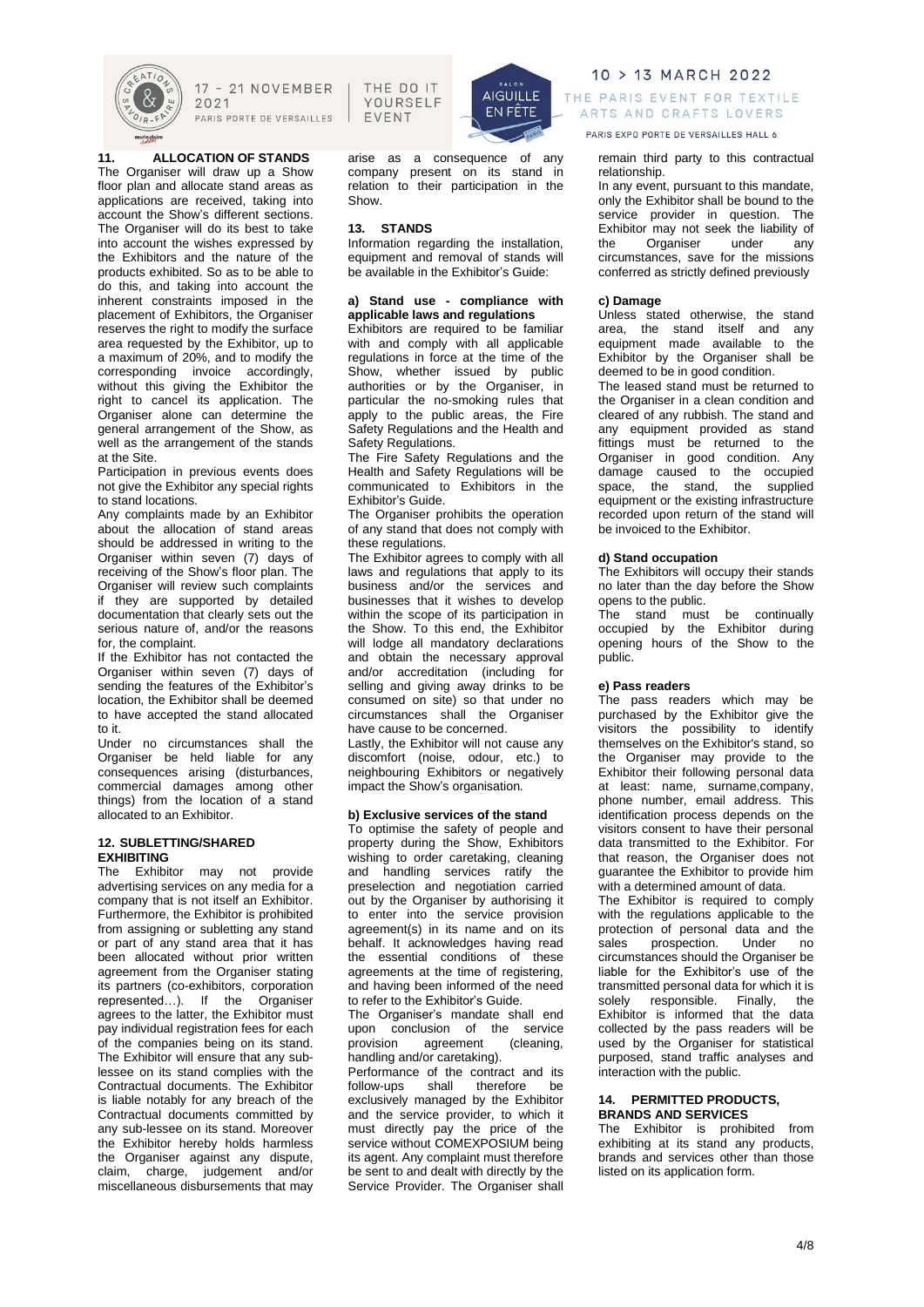

Moreover, the Exhibitor hereby declares and warrants that it holds all intellectual property rights relating to the products and/or services exhibited, or that is has been authorised by the rights' holder to exhibit the products, brands or services at its stand.

The Exhibitor hereby warrants that the products and/or services it is exhibiting comply with all current applicable safety standards and accepts full liability for any defects in the aforementioned products and services; as such the Organiser cannot be held liable in this respect.

# **15. VISIBILITY**

The Exhibitor shall be solely liable for the contents of all information supplied by it and intended to be broadcasted by the Organiser on the Show's website, and in particular for information about itself and its products and/or services and their characteristics, performance, prices, etc.

The Exhibitor hereby warrants that the aforementioned information is lawful and in particular that it complies with all current regulations relating to the<br>name, offer, presentation, user name, offer, presentation, manual, and description of the scope and terms of the warranty covering the goods, products or services that it is presenting online and, more generally, that this information complies with all current advertising and consumer protection laws.

The Exhibitor has sole liability for the publication of all texts, logos, illustrations, photographs, images, illustrations, photographs, images,<br>products and brands and the Exhibitor alone must hold the relevant reproduction rights.

The Exhibitor holds harmless the Organiser against any amicable dispute and judicial proceedings brought by a third party.

### **16. ILLICIT TICKET TOUTING**

The act of offering for sale or showing with the intention to sell or transfer or supplying with the intention to sell or transfer any Show access passes (entry passes, invitations, tickets etc.) in a public or private place or on the Internet, without the authorisation of the Organiser, is a criminal offence punishable by questioning and arrest by the police and a fine of €15,000. The fine is increased to €30,000 for repeat offenders provided in article 313-6-2 of the Penal Code).

#### **17. INVITATION CARDS**

The copying or re-sale of invitation cards is strictly prohibited and shall be subject to prosecution and other sanctions provided in article 313-6-2 of the Penal Code).

If the fraudulent use of an invitation card (re-sale, copying, theft, etc.) is brought to its attention, the Organiser

THE DO IT YOURSELF **FVFNT** 



reserves the right to withdraw the invitation.

#### **18. DEMONSTRATIONS AND OTHER EVENTS a) Demonstrations**

Demonstrations may only be held at the Show for those products that<br>require a specific technical a specific explanation. Furthermore, such demonstrations may only take place if the Organiser has given a special prior written authorisation. Demonstrations on a podium raised above the initially planned floor height are strictly prohibited. Demonstrations carried out using a microphone, or which harangue or solicit in any manner, are strictly prohibited. Any full or partial closure of an Exhibitor's stand during normal opening hours to the public and, in particular, during any demonstration, is strictly prohibited without express prior written authorisation from the Organiser.

#### **b) Other events**

All attractions, shows and events taking place within an Exhibitor's stand area must be authorised in advance by the Organiser. To this end, the Exhibitor shall provide specific details of the planned event (equipment and audio devices used, type of event, etc.).

In any event, the loud speakers used may not exceed 30 decibels (dB) and they must face the interior of the stand and be angled towards the floor. The sound level shall not exceed 85 decibels (dB).

**c)** Under no circumstances shall any demonstration or event interfere with the neighbouring Exhibitor(s) or the general movement around the Show and, more generally, with the proper running of the Show. Failing this, approval may be revoked without warning.

### **19. ADVERTISING**

All advertising using sound or lighting must comply with the Show's decoration regulations and shall be subject to the prior written agreement of the Organiser. Any such agreement shall be conditional upon the advertising not interfering with any neighbouring Exhibitor(s) or the general movement around the Show and, more generally, with the proper running of the Show. Failing this, approval may be revoked without further warning.

Distribution of brochures, vouchers and other printed matter intended to redirect Show visitors to the Exhibitor's stand is strictly prohibited in the aisles and throughout the Site. Only brochures, vouchers and other printed material offered within the Exhibitor's stand are authorised.

10 > 13 MARCH 2022 THE PARIS EVENT FOR TEXTILE ARTS AND CRAFTS LOVERS

PARIS EXPO PORTE DE VERSAILLES HALL 6

Any documentation given to any visitor to a stand, such as a business card or order form, must bear the stand name or company name of the Exhibitor as it appears on the application form.

# **20. BUSINESS PRACTICES / ABSENCE OF A RIGHT TO WITHDRAWAL / UNFAIR COMPETITION**

The French Consumer Code expressly prohibits sales at a premium (Article L 121-19 of the Consumer Code), sales at loss (Article L 442-2 of the Commercial Code), pyramid selling (Article L 121-15 of the Consumer Code), tying sales (Article L 121-11 of the Consumer Code) and false sales. Any auctions must be in compliance

with current legislation.

The Exhibitor will explain to consumers that any purchases made at the Show, other than those subject to a consumer credit agreement (Article L312-18 of the Consumer Code) and those arising from a personal invitation to come to the stand to receive a gift, do not enjoy the right to cancel the purchase. As a result, in the contract proposals made at the Show, the Exhibitor will mention the absence of a cancellation period in clear, legible terms contained in box set apart (Article L 224-59 of the Consumer Code).

Consumers do not benefit from the right of withdrawal for any contract signed with Exhibitors performing their activity under normal conditions as defined in article L 221-1 of the Consumer Code, meaning under normal conditions in accordance with the Terms and Conditions and the General Rules for Commercial Events.

The Exhibitor is hereby expressly prohibited, for the entire period of the Show, from engaging in acts of unfair competition such as conducting surveys and distributing advertising items outside its stand area, where such surveys or distribution give rise to the diversion of visitors to the Show in favour of the Exhibitor.

The Exhibitor is obliged to ensure that any agreements it enters into with visitors to the Show are executed in good faith.

In accordance with articles L 612-1 and following of the Consumer Code, the Exhibitor additionally commits to offer to the consumers a mediator in order to solve amicably any dispute arising between them.

#### **21. COUNTERFEIT ITEMS**

The Exhibitor will personally ensure<br>the protection of all protection intellectual/industrial property rights related to the materials, products, services and brands exhibited in accordance with any applicable current legislation and regulatory provisions,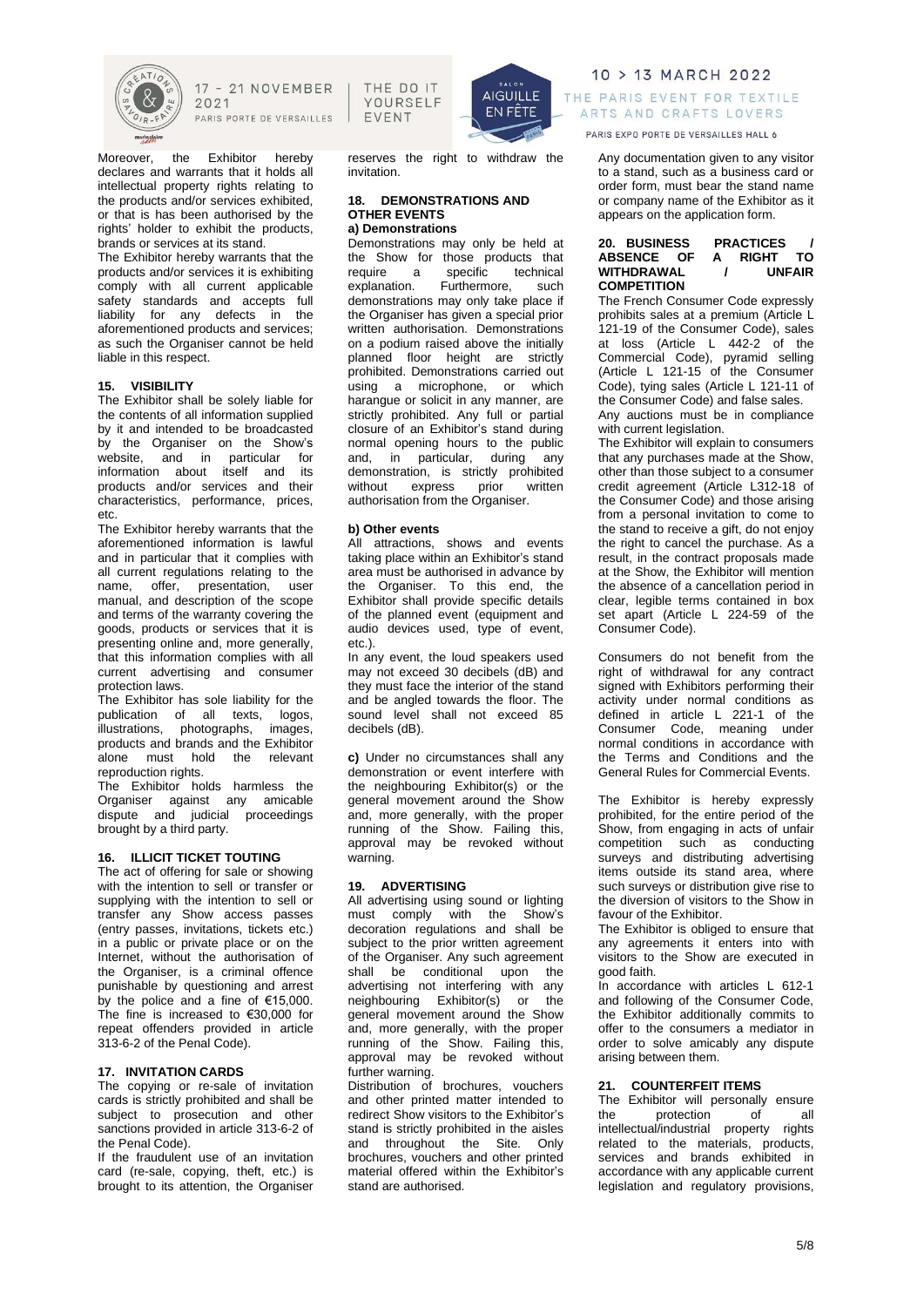

and the Organiser shall not be held liable for any failure to comply, particularly in the event of a dispute with another Exhibitor or a visitor to the Show.

In the event that a competent court finds that the Exhibitor has breached the provisions of the present clause, the Organiser reserves the right to oblige the Exhibitor to comply with any stipulations made in the court's findings.

Failing that, the Organiser reserves the right to refuse entry to the Exhibitor or to enforce any sanctions referred to in the Terms and Conditions without the Exhibitor having the right to claim any compensation.

### **22. DISPLAYING PRICES**

Prices must be shown inclusive of all taxes and in the French language, in accordance with current applicable legislation, and must be clearly displayed to ensure the public is well informed. Any price reduction announcements (discount, rebate or cashback offer) through labelling, marking or display must comply with all current applicable legislation and regulations relating to the advertising of prices to consumers, and may only appear on small posters within the stand area. The maximum size of any such posted notices is 30 cm x 20 cm.

## **23. SACEM DECLARATION**

Exhibitors wishing to play music at their stands must give the Organiser prior written notice of the same.<br>Furthermore the Exhibitor is Furthermore, the Exhibitor is exclusively liable for complying with intellectual property laws relating to the playing of music. Thus the Exhibitor shall make any necessary declarations relating to the playing of music to SACEM (the French collecting society) and hereby undertakes to make any requisite payments.

The Exhibitor holds harmless the Organiser against all claims and/or actions brought by a third party as a consequence of the Exhibitor's failure meet its obligations.

### **24. PHOTOS/BRANDS**

The Exhibitor, for no charge, expressly authorises the Organiser and the Comexposium Group to:

• take, should they wish to do so, photos and/or videos featuring the Exhibitor and/or members of its team, as well as any products exhibited at its stand,

• use any such images freely on all media and in particular for the purposes of advertising (including on the internet) in France and worldwide for a period of five (5) years beginning from the date of its application form,

• cite and reproduce, for no charge, its trade mark and company name as a

THE DO IT YOURSELF EVENT



commercial reference for the purposes of communication on any media (including the internet) in France and worldwide for a period of five (5) years beginning from the date of its application form.

• Where applicable, represent, broadcast, reproduce, adapt, record, edit, translate, use, exploit at no cost the materials provided by the Exhibitor during the Show which the latter certifies being the owner of the copyrights or certifies having received all the required authorisations from the owner of the copyrights, and also the interventions of the Exhibitors for the purposes of communication on any media (including the internet) in France and worldwide for a period of five (5) years beginning from the date of its application form.

Any Exhibitor who does not wish for all or part of their stand or any elements thereon (logo, trade mark, model) or any members of their team to appear in photographs or films and/or on the Internet by way of advertising material promoting the Show, must advise the Organiser of this in writing before the beginning of the Show.

Furthermore, any Exhibitor wishing to take photographs of the Show must inform the Organiser in writing beforehand. Given this, the Exhibitor will personally ensure it possesses all necessary authorisations to take photographs at the Show and is exclusively responsible for complying with any image rights enjoyed by Exhibitors, public or any other participant to the Show.

# **25. CATALOGUE**

Only the Organiser is authorised to publish, have re-published and distribute the Show catalogue. All information required by the catalogue publishing team will be supplied by the Exhibitors, who remain responsible for it. Under no circumstances will the Organiser be liable for any omissions or reproduction, composition or other errors that may occur.

### **26. PRACTICAL INFORMATION**

All information about the details of the Exhibitor's participation in the Show can be viewed in the Exhibitors' Space, accessible from the Show's website.

# *27.* **CANCELLATION OR POSTPONEMENT OF THE SHOW DUE TO A FORCE MAJEURE EVENT**

In the event of force majeure, preventing the holding of the Show under the initial terms, the Organiser will have the authority to cancel, modify the date, the duration of the Show and/or the Site, decide its extension or its early closure or adapt

10 > 13 MARCH 2022 THE PARIS EVENT FOR TEXTILE ARTS AND CRAFTS LOVERS

PARIS EXPO PORTE DE VERSAILLES HALL 6

the Show to the circumstances without the Exhibitors being entitled to claim any compensation whatsoever.

For the purposes of these Terms and Conditions, will be considered as force<br>majeure ("Force Majeure") the majeure ("Force Majeure") the following events :

➢ Any event qualifying as force majeure within the meaning of article 1218 of the French Civil Code, and

➢ Any event or situation, whether or not it meets the conditions of force majeure within the meaning of article 1218 of the French Civil Code, which makes it impossible to operate the Site and/or to hold the Show or involves risks of disturbance or disorders likely to seriously affect the organisation and the smooth running of the Show or the safety of goods and persons (provided that it is not due to a fault or negligence on the part of the Organiser) such as :

- fire, explosion, flood, storm, lightning, natural disaster ;
- riots, strikes, wars, acts of terrorism or actual threat of terrorism ;
- actual risk to the safety of persons and property ;
- epidemics and/or health emergencies, and/or health crises or actual health risks ;
- deterioration of technical equipment making it impossible to operate the Site or compromising the smooth running of the Show;<br>supply problems
- problems regarding consumable materials ;
- administrative decision to close the Site and/or to prohibit the holding of the Show, requisition, or decision of a third party binding on the Organiser.

In the event of Force Majeure, the Organiser will immediately notify the Exhibitors.

In the event of a cancellation of the Show due to a Force Majeure event, the amounts received by the Organiser will be refunded to the Exhibitors, after deduction of a proportion of the costs and expenses incurred by the Organiser for the holding of the Show (in particular, those relating to administrative costs, organisation, promotion and the conduct of the Show).

The amount refunded to each Exhibitor is calculated in proportion to the price paid by each Exhibitor for its participation in the Show.

In the event of postponement of the Show to a later date and/or to a different Site, in the event of a change in the duration and/or opening and closing procedures of the Show or in the event of adaptation of the Show due to Force Majeure, the amount of the deposit or participation fee paid by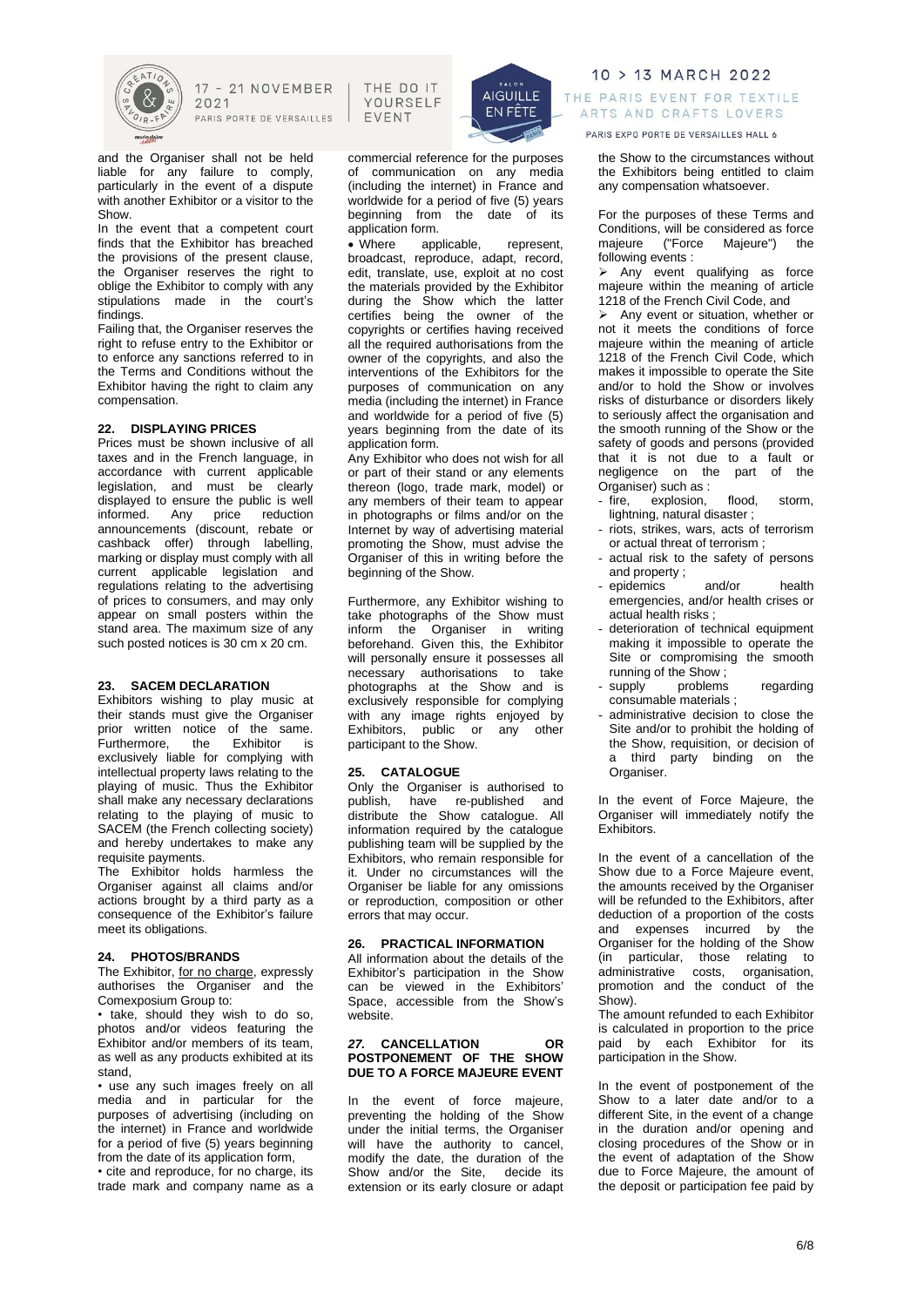

the Exhibitor will be retained by the Organiser for its participation in the postponed Show, and the Exhibitor remains liable to pay the full amount due for its participation in the postponed Show in accordance with the terms of payment as amended *mutatis mutandis*. The Exhibitor is not to claim, under any circumstances, reimbursement of any amount paid or any compensation whatsoever.

# **28. UNFORESEEABILITY**

In the event of a change of circumstances unforeseeable at the time of the conclusion of the contract, making its performance excessively onerous for COMEXPOSIUM, the Organiser reserves its right to cancel the Show or to modify, prior to the Show, the date, the Site, the duration of the Show, as well as the opening and closing hours of the Site which will host the Show.

These modifications shall not substantially alter the format of the Show and shall be notified to the Exhibitor with reasonable notice.

In the event of cancellation of the Show under the conditions of this article, the amounts received by the Organiser will be refunded to the Exhibitors, without the Exhibitors being entitled to claim any compensation whatsoever.

In the event of a modification of the Show or the conditions of organisation as provided for in this article, the amount of the deposit or the participation fees paid by the Exhibitor will be retained by the Organiser for the participation of the Exhibitor in the Show as modified and the Exhibitor remains liable to pay the full amount due for its participation in the Show in accordance with the terms of payment as amended *mutatis mutandis*. Exhibitors are neither allowed to demand a partial or total refund of the amount of the participation fee nor to claim any compensation whatsoever.

Article 1195 of the French Civil Code, relating to unforeseeable changes of circumstances, does not apply to these Terms and Conditions and to any contract entered into between the Organiser and the Exhibitor on the basis of these Terms and conditions. The Organiser and the Exhibitor declare that the Contractual documents contain the provisions that they have deemed sufficient and necessary to deal with such changes, including the provisions of this Article 28, and that, for the rest, they agree to bear the risk of changes as referred to in Article 1195 of the French Civil Code. Each party expressly waives the

THE DO IT YOURSELF **FVFNT** 



right to invoke the provisions of Article 1195 of the French Civil Code, and all rights it might have benefited under that article.

# **29. PERSONAL DATA**

The Organiser, as data controller, processes the Exhibitor's personal data in order to manage its application to participate in the Show and its business relationship with the Organiser in accordance with these General Terms and Conditions of Participation.

Said information and personal data will also be processed for security purposes in order to comply with legal and regulatory obligations, as well as to enable the Organiser to improve and personalize the services that it offers.

Depending on the choices made by the Exhibitor on its application form, the Exhibitor may also receive, by any communications channel, business proposals and news on the Organiser's activities and services.

The Exhibitor's personal data may be processed, on the basis of the consent (which he may withdraw at any time) in order to communicate to him business proposals and news about other Comexposium Group events and/or their partners, by any communications channel.

Only the Organiser's in-house teams and the service providers that it has authorized in connection with the organization and management of the Show will have access to the Exhibitor's personal data. If applicable, these data can be communicated to third parties, according to the Exhibitor's choice (the Organiser's partners / Comexposium Group Companies).

The personal data that must necessarily be provided are indicated as such on the application form and are necessary for the conclusion and performance of the contract between the Exhibitor and the Organiser. The Organiser will not be able to process the Exhibitor's requests without said data.

In accordance with the applicable regulations, the Exhibitor has a right of access, a right of rectification, a right to object to the processing of its data, a right to delete data and to limit its processing and a right regarding the portability of its data. The Exhibitor may exercise these rights at any time<br>by writing to the company by writing to the *Comexposium – Aiguille en Fête – Création & Savoir Faire – 70 avenue du Général de Gaulle 92058 Paris La Défense Cedex* or by email at privacy@comexposium.com. Finally,

10 > 13 MARCH 2022 THE PARIS EVENT FOR TEXTILE ARTS AND CRAFTS LOVERS

PARIS EXPO PORTE DE VERSAILLES HALL 6

the Exhibitor has the right to lodge a complaint with France's Commission nationale de l'informatique et des libertés (the "Cnil").

The Exhibitor's personal data will be kept for the duration of its commercial relationship with the Organizer and then during a period of  $\overline{5}$  years from the date on which the Exhibitor most recently expressed an interest.

The data needed to establish proof of the said relationship, the data needed to comply with these General Terms and Conditions of Participation and the data needed in order for the Organizer to comply with its legal and regulatory obligations shall be kept in accordance with provisions in force.

### **30. SUBSTITUTION OPTION**

As part of the execution hereof, the Organiser may at any time be free to: - be replaced by any company from the Comexposium Group to which it belongs, understood as referring to any controlling, controlled by or placed under the same control as the Organiser (as defined by Article L 233- 3 of the Commercial Code), or

- assign or transfer, in any way and to any person of its choice, the rights and obligations ensuing from these Terms and Conditions, namely in the event of sale or lease management of the Show's business assets.

It is expressly agreed that this transfer and substitution will not alter the application to participate in the Show, which the Exhibitor will uphold.

### **31. COMPLIANCE**

The Exhibitor shall abide by all applicable legal requirements governing the duties (especially the Sapin 2 law, the Foreign Corrupt Practices Act and UK Bribery Act for<br>anticorruption requirements). requirements). obligations, and internal business practices that shall be transmitted to the Organizer and shall obtain any permits or licenses necessary for its operations. The Exhibitor shall not undertake any action in violation of any applicable legal requirement that could result in liability being imposed the Organizer. The Exhibitor engages to comply with the internal policies (especially the Code of Business Ethics and the Gift & Hospitality process available on the corporate website of the Organizer [www.comexposium.com\)](https://office365.eu.vadesecure.com/safeproxy/1/dmVyc2lvbjoyfG1lc3NhZ2VJRDpBQU1rQUdZME5qSmlaV1ZtTFRVeU1qY3ROR000T0MwNE1XWTBMVEUwTnpRMU9HUm1OalV4TXdCR0FBQUFBQUFxUjZhQUVIejZUN0lKM3ZBQkt1UVpCd0RLdjU1aVFuX0FRcG02M0pydnRUVTdBQUFBQUFFTUFBREt2NTVpUW5fQVFwbTYzSnJ2dFRVN0FBQVBGdzlYQUFBPXxlbWFpbEZyb206YXhlbGxlLnJlYnV0QGNvbWV4cG9zaXVtLmNvbXxlbWFpbFRvOm1vcmdhbmUuYmVyYW5nZXJAY29tZXhwb3NpdW0uY29tfGxvZ2luOmNiMWM1NDU4LWY0YTktNDlmNy05ZjBlLTM3M2Q3NGY4ODRlOHxjbGllbnRUeXBlOm9mZmljZQ==/www.comexposium.com) disclosed by the Organizer and any requirement edited by those.

**32. COMPLAINTS AND DISPUTES - GOVERNING LAW - JURISDICTION** All complaints must be sent by registered post with confirmation of delivery within ten (10) days of the Show closing.